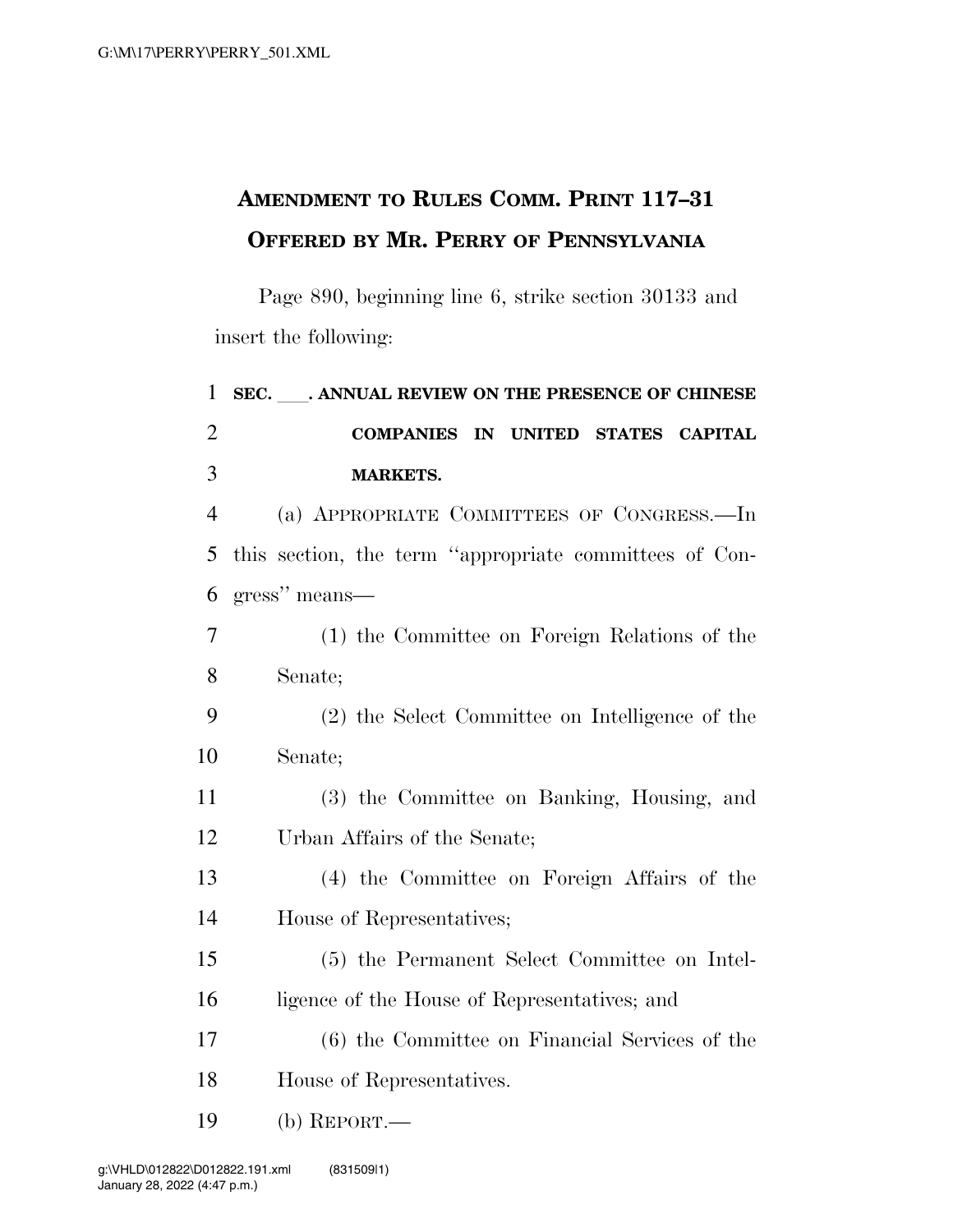| $\mathbf{1}$   | (1) IN GENERAL.—Not later than 180 days                |
|----------------|--------------------------------------------------------|
| $\overline{2}$ | after the date of the enactment of this Act, and an-   |
| 3              | nually thereafter for the following 5 years, the Sec-  |
| $\overline{4}$ | retary of State, in consultation with the Director of  |
| 5              | National Intelligence and the Secretary of the Treas-  |
| 6              | ury, shall submit an unclassified report to the appro- |
| 7              | priate committees of Congress that describes the       |
| 8              | risks posed to the United States by the presence in    |
| 9              | United States capital markets of companies incor-      |
| 10             | porated in the PRC.                                    |
| 11             | (2) MATTERS TO BE INCLUDED.—The report                 |
| 12             | required under paragraph (1) shall—                    |
| 13             | (A) identify companies incorporated in the             |
| 14             | PRC that—                                              |
| 15             | (i) are listed or traded on one or sev-                |
| 16             | eral stock exchanges within the United                 |
| 17             | States, including over-the-counter market              |
| 18             | and "A Shares" added to indexes and ex-                |
| 19             | change-traded funds out of mainland ex-                |
| 20             | changes in the PRC; and                                |
| 21             | (ii) based on the factors for consider-                |
| 22             | ation described in paragraph (3), have                 |
| 23             | knowingly and materially contributed to—               |
| 24             | activities<br>(I)<br>that<br>undermine                 |
| 25             | United States national security;                       |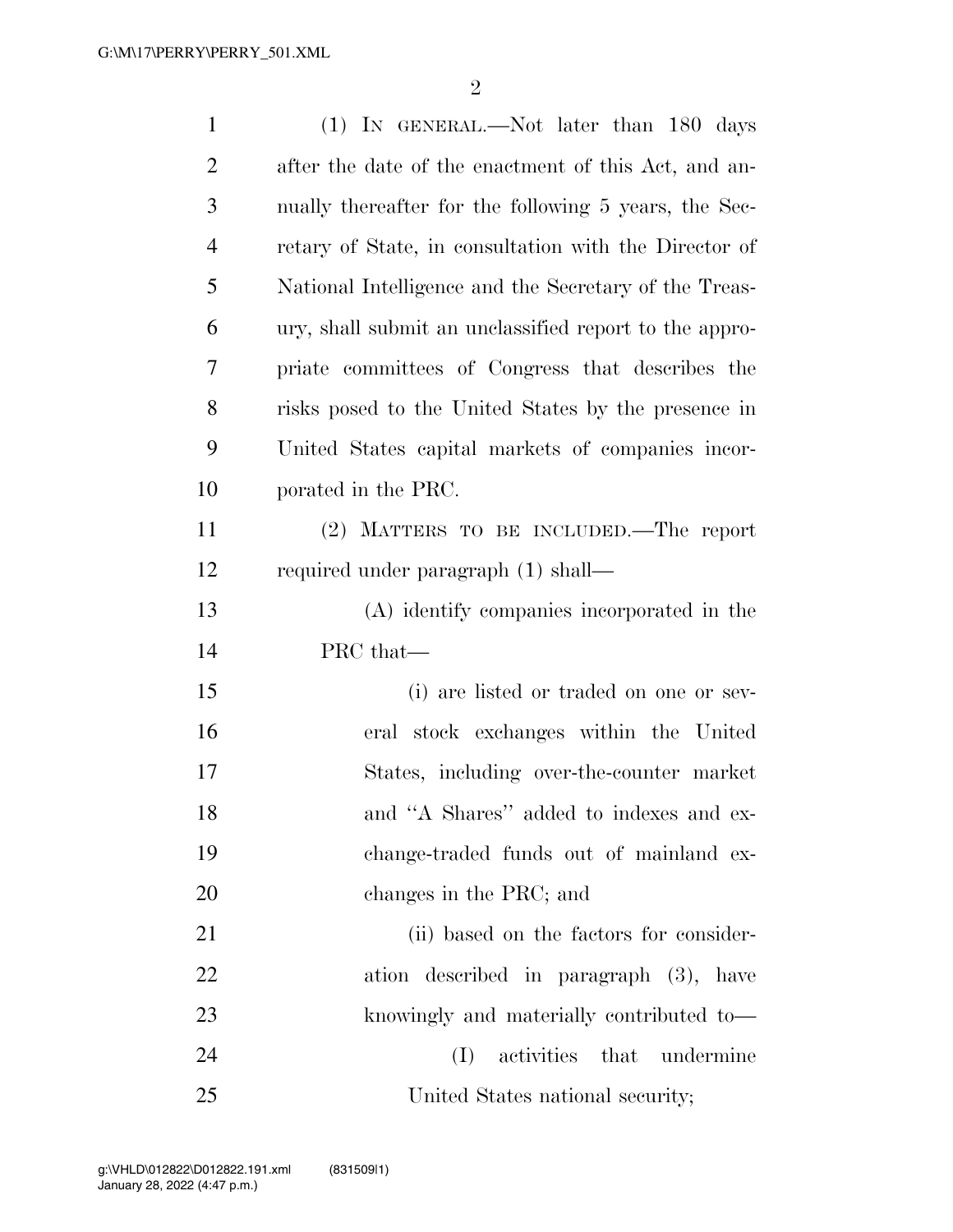| $\mathbf{1}$   | (II) serious abuses of internation-                |
|----------------|----------------------------------------------------|
| $\overline{2}$ | ally recognized human rights; or                   |
| 3              | (III) a substantially increased fi-                |
| $\overline{4}$ | risk exposure for United<br>nancial                |
| 5              | States-based investors;                            |
| 6              | (B) describe the activities of the companies       |
| 7              | identified pursuant to subparagraph $(A)$ , and    |
| 8              | their implications for the United States; and      |
| 9              | (C) develop policy recommendations for the         |
| 10             | United States Government, State governments,       |
| 11             | United States financial institutions, United       |
| 12             | States equity and debt exchanges, and other        |
| 13             | relevant stakeholders to address the risks posed   |
| 14             | by the presence in United States capital mar-      |
| 15             | kets of the companies identified pursuant to       |
| 16             | subparagraph $(A)$ .                               |
| 17             | (3) FACTORS FOR CONSIDERATION.-In com-             |
| 18             | pleting the report under paragraph (1), the Presi- |
| 19             | dent shall consider whether a company identified   |
| 20             | pursuant to paragraph $(2)(A)$ —                   |
| 21             | (A) has materially contributed to the devel-       |
| 22             | opment or manufacture, or sold or facilitated      |
| 23             | procurement by the PLA, of lethal military         |
| 24             | equipment or component parts of such equip-        |
| 25             | ment;                                              |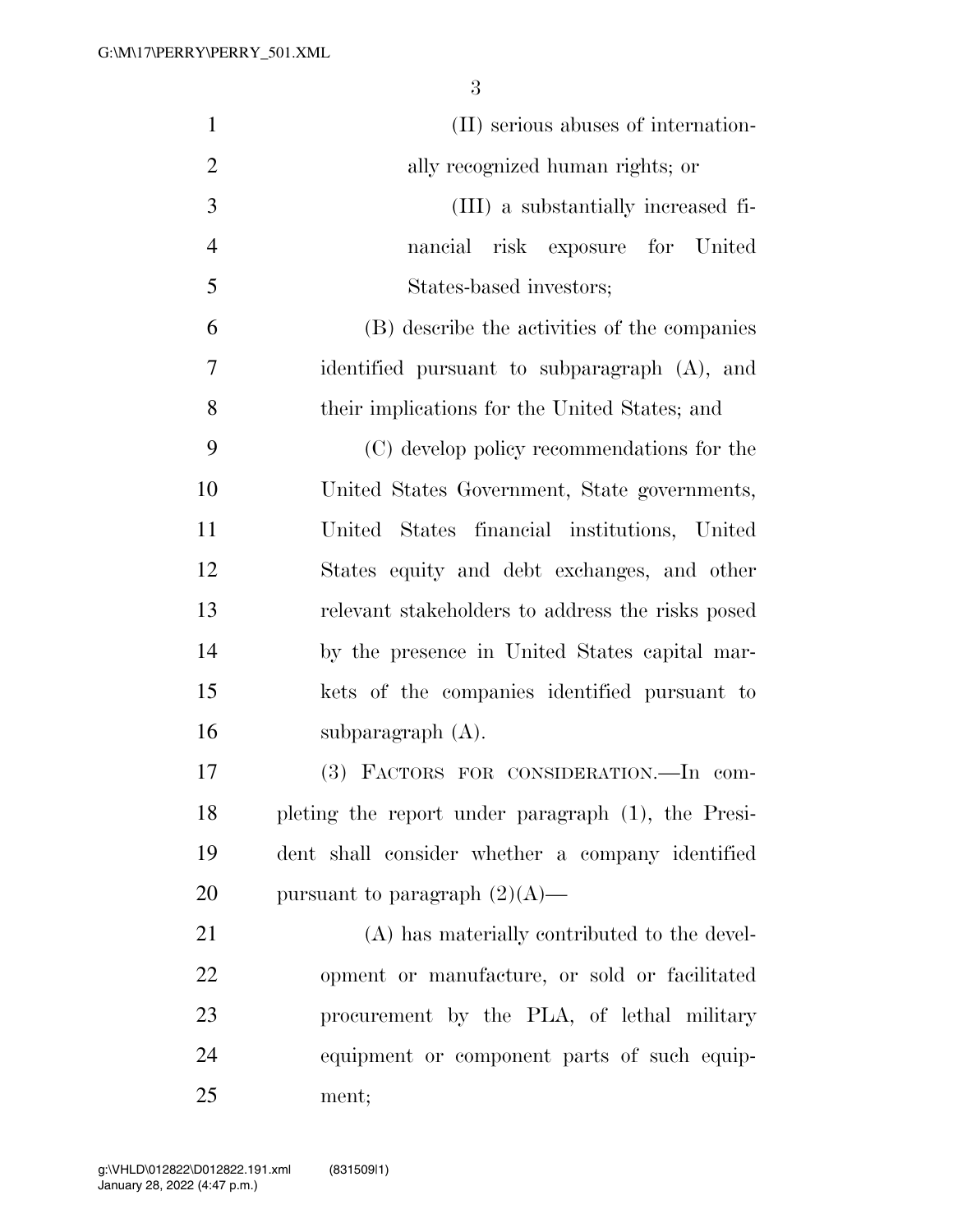| $\mathbf{1}$   | (B) has contributed to the construction           |
|----------------|---------------------------------------------------|
| $\overline{2}$ | and militarization of features in the South       |
| 3              | China Sea;                                        |
| $\overline{4}$ | (C) has been sanctioned by the United             |
| 5              | States or has been determined to have con-        |
| 6              | ducted business with sanctioned entities;         |
| $\tau$         | (D) has engaged in an act or a series of          |
| 8              | acts of intellectual property theft;              |
| 9              | (E) has engaged in corporate or economic          |
| 10             | espionage;                                        |
| 11             | (F) has contributed to the proliferation of       |
| 12             | nuclear or missile technology in violation of     |
| 13             | United Nations Security Council resolutions or    |
| 14             | United States sanctions;                          |
| 15             | (G) has contributed to the repression of re-      |
| 16             | ligious and ethnic minorities within the PRC,     |
| 17             | including in Xinjiang Uyghur Autonomous Re-       |
| 18             | gion or Tibet Autonomous Region;                  |
| 19             | (H) has contributed to the development of         |
| 20             | technologies that enable censorship directed or   |
| 21             | directly supported by the PRC government;         |
| 22             | (I) has failed to comply fully with Federal       |
| 23             | securities laws (including required audits by the |
| 24             | Public Company Accounting Oversight Board)        |